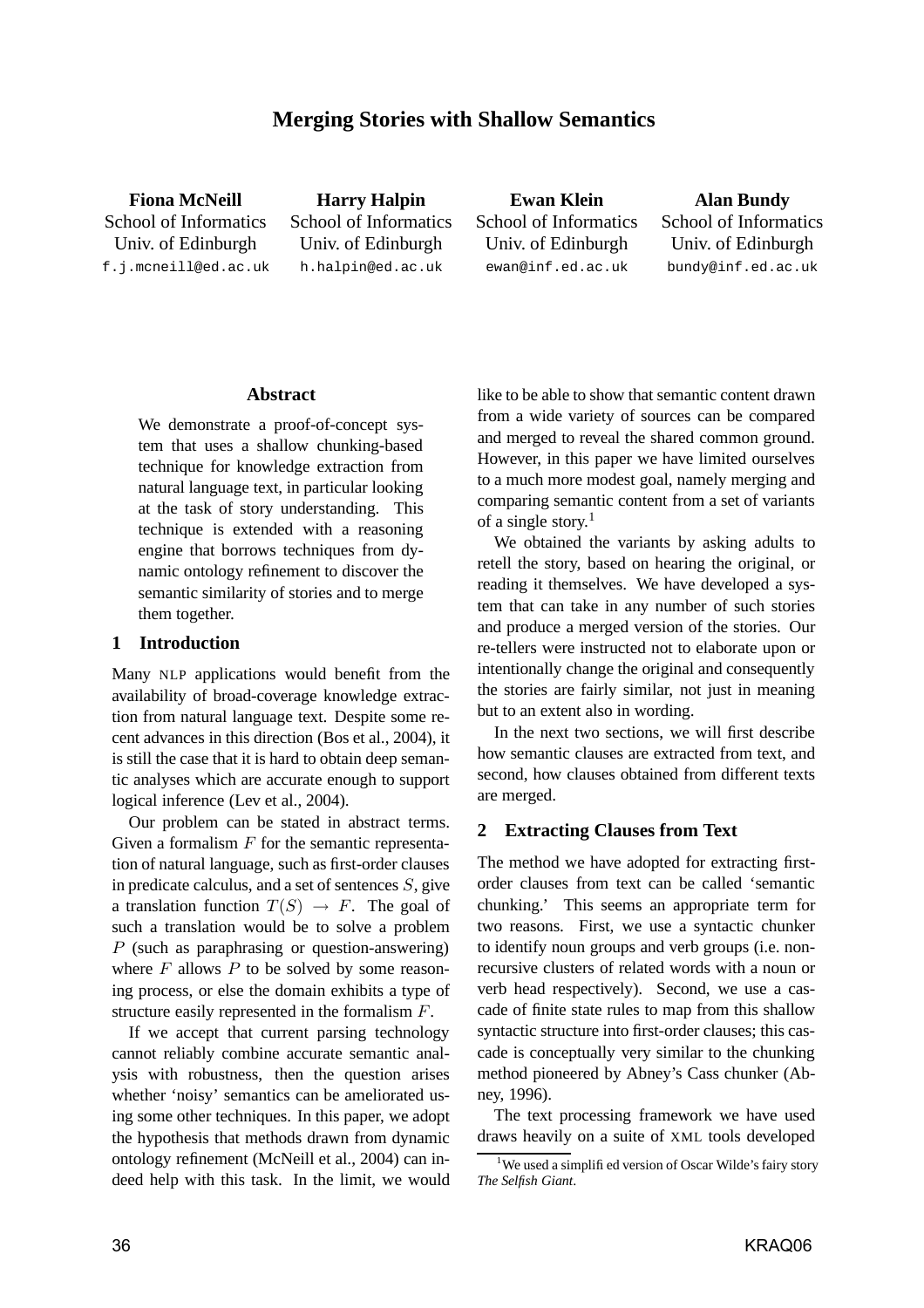for generic XML manipulation (LTXML (Thompson et al., 1997)) as well as NLP-specific XML tools (LT-TTT (Grover et al., 2000), LT-CHUNK (Finch and Mikheev, 1997)). More recently, significantly improved upgrades of these tools have been developed, most notably the program *lxtransduce*, which performs rule-based transductions of XML structures. We have used *lxtransduce* both for the syntactic chunking (based on rule developed by Grover) and for construction of semantic clauses.

The main steps in the processing pipeline are as follows:

- 1. Words and sentences are tokenized.
- 2. The words are tagged for their part of speech using the CandC tagger (Clark and Curran, 2004) and the Penn Treebank tagset.
- 3. Pronoun resolution is carried out using the Glencova Pronoun Resolution algorithm (Halpin et al., 2004), based on a series of rules similar to the CogNIAC engine (Baldwin, 1997), but without gender informationbased rules since this is not provided by the Penn Treebank tagset.
- 4. The words are then reduced to their morphological stem (lemma) using Morpha (Minnen et al., 2001).
- 5. The *lxtransduce* program is used to chunk the sentence into verb groups and noun groups.
- 6. In an optional step, words are tagged as Named Entities, using the CandC tagger trained on MUC data.
- 7. The partially chunked sentences are selectively mapped into semantic clauses in a series of steps, described in more detail below.
- 8. The XML representation of the clauses is converted using an XSLT stylesheet into a more conventional syntactic format for use by Prolog or other logic-based systems.

The output of the syntactic processing is an XML file containing word elements which are heavily annotated with attributes. Following CoNLL BIO notation (Tjong et al., 2000), chunk information is recorded at the word level. Heads of noun groups and verb groups are assigned semantic tags such as arg and rel respectively. In addition, other semantically relevant forms such as conjunction, negation, and prepositions are also tagged. Most other input and syntactic information is discarded at this stage. However, we maintain a record through shared indices of which terms belong to the same chunks. This is used, for instance, to build coordinated arguments.

Regular expressions over the semantically tagged elements are used to compose clauses, using the heuristic that an arg immediately preceding a pred is the subject of the clause, while args following the pred are complements. Since the heads of verb groups are annotated for voice, we can treat passive clauses appropriately, yielding a representation that is equivalent to the active congener. We also implement simple heuristics that allow us to capture simple cases of control and verb phrase ellipsis in many cases.

## **3 Knowledge Refinement and Merging**

Once the clauses have been extracted from the text, each story becomes a list of predicates, representing verbs, each with a number of arguments (possibly zero), representing nouns. Two stories can thus be compared by considering how the clauses from one story relate to the clauses from another story. This is done both by considering how the predicates (verbs) from one story relate to those from another story and also by considering the arguments (nouns) that these related predicates connect. This allows us to consider not just the similarity of the words used in the story but also, to some extent, the structure of the sentences.

The aim of merging is to build up, initially, a *working merged story* that includes all aspects of each story so far; then, when all stories have been merged, to refine the working merged story by removing aspects of it that are considered to be peripheral to the main core. The output is a single story in the same format as the inputs, and which reflects common elements from across the set of variants.

If text is represented in such clause form, then the number of ways in which these clausal representations of the story can differ is strictly limited. Clauses have only two attributes: predicates and arguments. The predicates may find an exact match, an inexact match or no match. If the predicates find some kind of match, their arguments can then be examined. Each of these will find an exact, inexact, or no match with the corresponding ar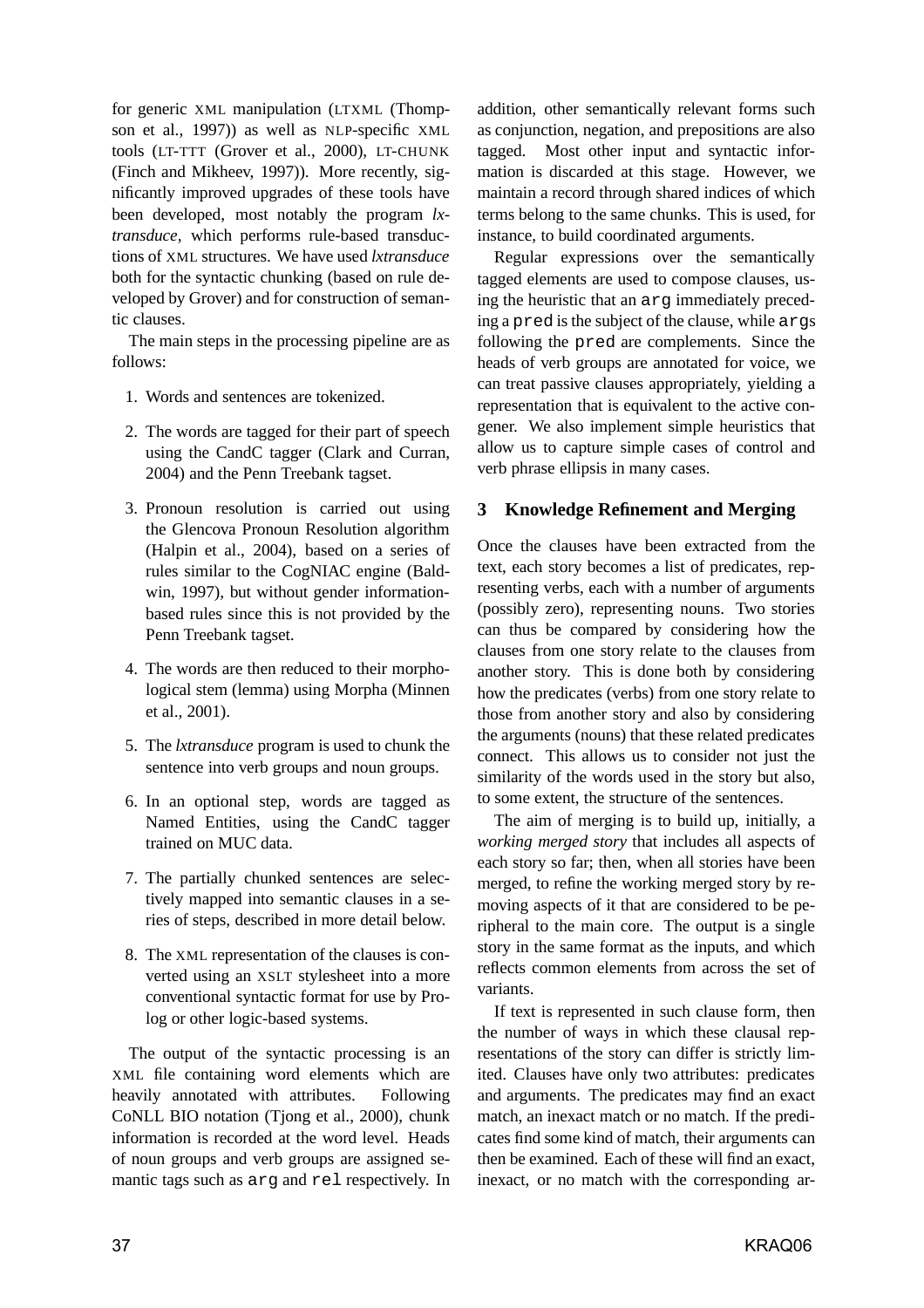gument in the related predicate; additionally, their ordering and number may be different. Thus it is possible to create an exhaustive list of the possible differences between clauses. We currently consider only WordNet information concerning synonyms, hypernyms and hyponyms when determining matches: we do not perform inference using antonyms, for example, nor do we consider implication cases.

The techniques that are used in the merging process were inspired by work on dynamic ontology refinement (McNeill et al., 2004), which deals with the problem of reasoning failure caused by small inconsistencies between largely similar ontologies. This is achieved by analysing ontological objects that were expected to, but do not, match, and diagnosing and patching these mismatches through consideration of how they differ through reasoning. Examples of mismatches that are common between similar ontologies are changed names of predicates (often to sub- or super-types), changed arity, and changed types of arguments. These types of ontological mismatches are currently handled by our system, since in the domain of stories people often use different names or different levels of description for things. The application of these techniques for determining differences and similarities between the story representations therefore forms the basis of the merging process.

In order to merge a new story with the current working merged story (WMS), the facts in the WMS are examined one by one in an attempt to match them to a fact in the story to be merged. Such a match may be exact (the predicates and all their arguments are identical), inexact (the predicates have the same name but their arguments differ), similar (the predicates are synonyms) or related (the predicates are hyponyms or hypernyms). Information about synonyms, hyponyms and hypernyms is extracted from WordNet and used as the type hierarchy for our refinement (see Section 5; for an explanation of our usage of WordNet, see the WordNet project (Miller, 1995) for general details). Another potential kind of match is where the arguments match but no link can be found between the predicates; however, this is not considered in the current system. If a match of any kind is found for a predicate from the WMS, the predicate from the new story with which it matches is appended to its entry in the WMS. Each entry in the

WMS is annotated with a score to indicate in how many stories a match of some kind has been found for it. For example, an entry in the WMS, ([1] play(child)) may find an inexact match with cavort(child) in a new story, to create an entry of  $([2]$  play(child), cavort(child)) in the new WMS.

Once all the facts in the WMS have been examined and matched where possible, there will usually be some facts in the story to be merged that have not been found as a match for anything in the WMS. These should not be ignored; they have no match with anything thus far, but it may be that stories to be merged in future will find a match with them. Thus, they are added to the merged story with a score of 1. The initial merged story is found by simply annotating the first story to be merged so that each entry has a score of 1. It is possible, but not necessary, to provide a range value to the merging process, so that matches are only sought in the given vicinity of the fact in the WMS. If no range value is given, this is set to be arbitrarily large so that all of the story to be merged is examined.

Once all of the stories to be merged have been examined, we have a complete WMS, which needs to be processed to produce the merged output. A threshold value is used to determine which of these should be immediately discarded: anything with a score less than the threshold. Those with a score of more than or equal to the threshold must be processed so that each is represented by a single fact, rather than a list of different versions of the fact. If all versions of the fact are identical, this single version is the output. Otherwise, both a 'canonical' name and 'canonical' arguments for a fact must be calculated. In the current system, a simple approach is taken to this. For the predicate, if there is more than one version, then the most commonly occurring one is chosen as the canonical representative. If there are two or more that are jointly the most commonly occurring, then the most specific of the names is chosen (i.e., the one that is lowest in the class hierarchy). When choosing the arguments for the merged predicate, any argument that has a match in at least one other version of the predicate is included. If the match is inexact i.e., the arguments are not of the same class, but are of related classes — then the most specific of the classes is chosen.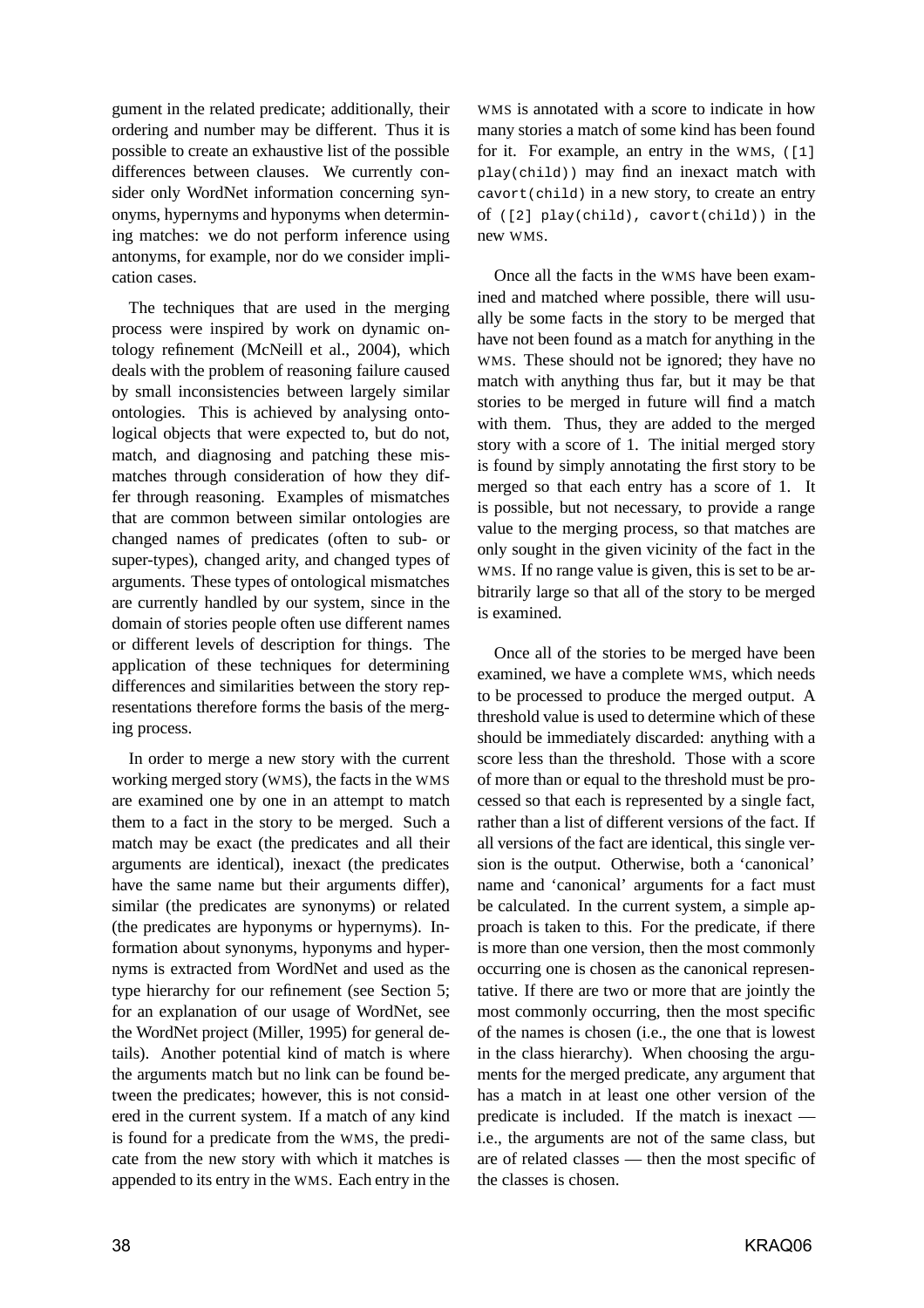#### **4 Worked Example**

We now work through a simplified example to illustrate the merging process. Consider the following three lists of facts, which are drawn from different retellings of our example story:

```
Story 1: come(child), play(garden),
    visit(friend), forget(friend),
    come(giant), yell(child)
Story 2: go(giant), visit(friend),
    be(giant), come(child), play(garden)
```

```
Story 3: be(giant), come(giant),
    play(garden),
    bellow(child,anger,giant),
    happy(giant)
```
The first WMS (working merged story) is produced by marking up the first story:

```
([1] come(child)),
([1] play(garden)),
([1] visit(friend)),
([1] forget(friend)),
([1] come(giant)),
([1] yell(child))
```
This is then merged with the second story. The first fact of Story 1, come(child), matches exactly with the fourth fact of the Story 2; the fifth fact matches inexactly with the fourth fact of the Story 2, and so on. The resulting WMS is:

```
([2] come(child), come(child)),
([2] play(garden), play(garden)),
([2] visit(friend) visit(friend)),
([1] forget(friend)),
([1] come(giant)),
([1] yell(child)),
([1] come(giant)),
([1] go(giant)),
([1] be(giant))
```
This is then merged with Story 3 to produce:

```
([3] come(child), come(child),
    come(giant)),
([3] play(garden), play(garden),
     play(garden)),
([2] visit(friend) visit(friend)),
([1] forget(friend)),
([1] come(giant)),
([2] yell(child),
     bellow(child,anger,giant)),
([1] come(giant)),
([1] go(giant)),
([2] be(giant), be(giant)),
([1] happy(giant))
```
We then proceed to merge all the automatically extracted knowledge representations of the three stories. To create the output merged To create the output merged story, those predicates with a score of 1 are ignored. The others are each merged to produce a single predicate. For example, ([3] come(child), come(child), come(giant)) becomes come(child): giant does not match with any other argument and is dropped.  $(12)$ yell(child), bellow(child,anger,giant)) becomes yell(child) because yell is a subclass of bellow, and thus preferred, and child is the only argument that has a match in both facts. Thus the resulting merged story is:

come(child), play(garden), visit(friend), yell(child), be(giant)

It is clear from this example that our current approach is, at times, naive. For example, the decisions about which arguments to include in output facts, and how to order facts that are unmatched in working merged stories could be made significantly more effective. We view this current system as a proof of concept that such an approach can be useful; we certainly do not consider the system to be complete approach to the problem. Further work on the system would result in improved performance.

### **5 Extracting Ontological Information from WordNet**

In order to perform some of the tasks involved in merging and matching, it is necessary to have information about how words are related. We extract this information from WordNet by getting the ontology refinement engine to call WordNet with a word and retrieve both its synset (i.e., synomym set) and its hyponyms and hypernyms. We collect these for every sense of the word, since our natural language pipeline currently does not include word-sense disambiguation. When it is necessary during the merging process to obtain information about whether two words are related (i.e., when two words do not match exactly), we extract synonym and hyper/hyponym information from WordNet for these words and examine it to discover whether an exact match exists or not. We treat synonyms as equivalent, and we treat hypernym and hyponym synsets as the super- and subtype of a word respectively, and then traverse the type hierarchy for exact matches. To avoid spurious equivalence we use a bound to restrict the search, and from our experience a bound of two type-levels in either direction and a stop-list of 'upper ontology' types yields good results.

### **6 Related Work**

This work breaks some new ground by being the first to use dynamic refinement to compare and merge information from natural language texts. In general, recent work in natural language processing has currently relied heavily on 'purely statistical' methods for tasks such as text similarity and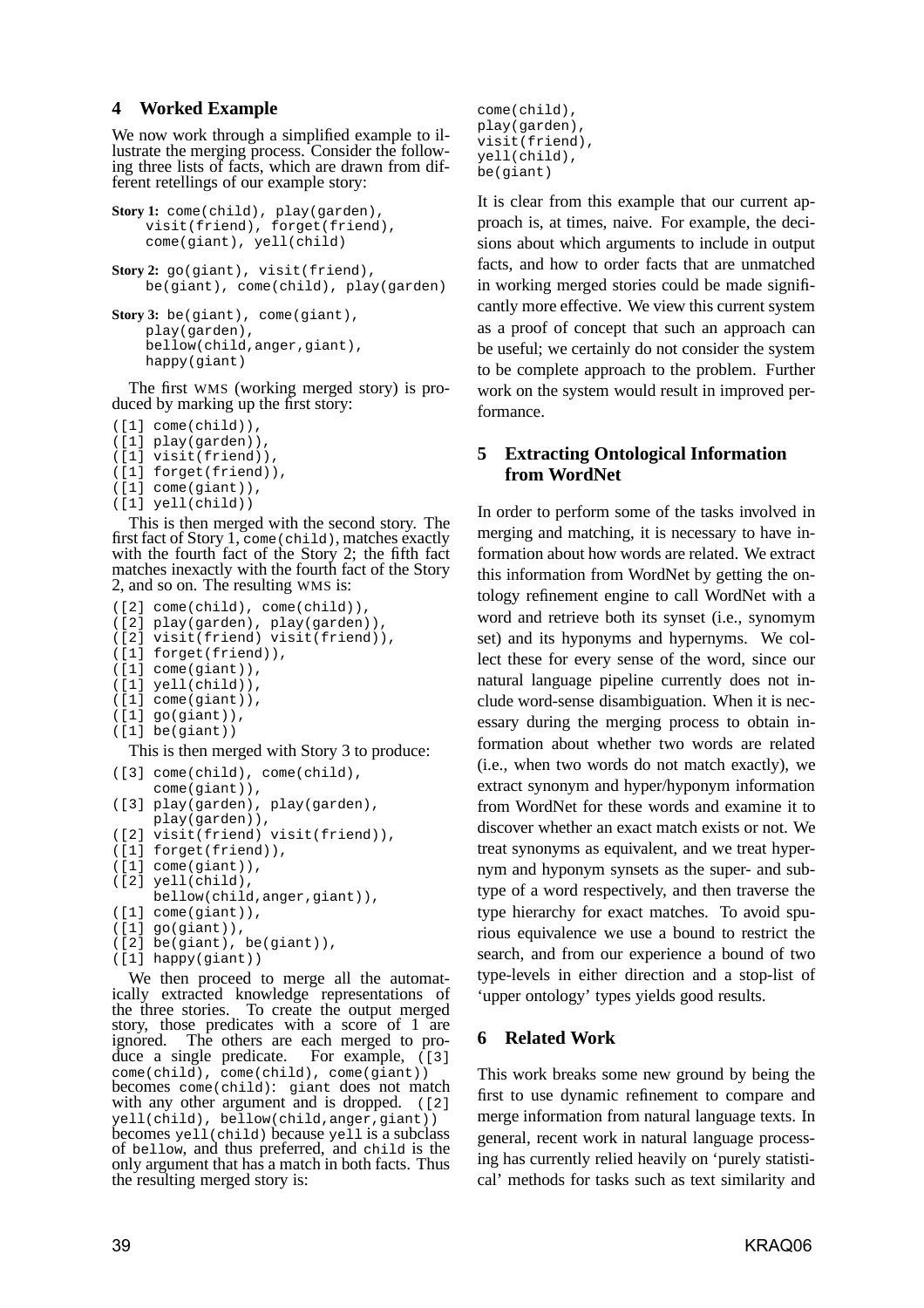summarization. However, there is also a rich logical tradition in linguistic semantics, and work in this vein can bring the two closer together.

Current work in story understanding is focusing on the use of logical forms, yet these are not extracted from text automatically (Mueller, 2003). The natural language processing and story conversion pipeline are improvements over a pipeline that was shown to successfully compare stories in a manner similar to a teacher (Halpin et al., 2004).

The merging task is a more logic-based approach than similar techniques like information fusion used in multi-document summarization (Barzilay et al., 1999). Our approach has some features in common with (Wan and Dale, 2001), however, we have chosen to focus exclusively on merger at the semantic level, rather than trying to also incorporate syntactic structure.

There has also been a revival in using weighted logical forms in structured relational learning, such as Markov Logic Networks (Domingos and Kok, 2005), and this is related to the scoring of facts used by the current system in merging texts. As mentioned at the beginning of this paper, the conversion of unrestricted text to some logical form has experienced a recent revival recently (Bos et al., 2004). Although our approach deliberately ignores much semantic detail, this may be compensated for by increased robustness due to the reliance on finite-state methods for semantic translation and chunking.

# **7 Further Work**

The work we have done thus far suggests many avenues for further work. One obvious improvement would be to enable the system to deal with more complex input, so that stories could be represented with nested predicates and with a more complex notion of time. Time can be conceived of ontologically in a number of differing manners with highly differing properties, and relating these notions of time to the extraction of tense (which the *lxtransduce*-based chunker currently does automatically) would be a fruitful task (Hayes, 1996). Making decisions about what to include in a merged story is currently done in a fairly naive manner. Further research into what constituted a good merged story and under what circumstances it is advantageous to be sceptical or generous as to what should be included in the merged story, would allow this to become much more effective. Once the system

has been suitably improved, it should be tested on a more complex domain, such as news stories. Finally, the primary benefit of the use of knowledge representation is the possibility of using inference. The current system could easily take advantage of an external knowledge-base of domain-specific facts and rules to aid refinement and merging.

We have not implemented a baseline for the system using purely word-based statistical features, such as reducing the words to the their morphological stem and then using WordNet synsets to compare the stories without any predicate structure. This is because at this stage in development the extraction of the correct clauses is itself the goal of the task. If connected to larger system, comparison with a purely statistical model would be useful. However, we would hazard a guess that in the domain of computational story understanding, it is unlikely that purely statistical methods would work well, since stories by their nature consist of events involving the actions of characters in a particular temporal order, and this type of structural complexity would seem to be best accounted for by some structure-preserving features that attempt to model and extract these events explicitly.

## **8 Conclusion**

Although many questions remain unanswered, the development of the current system demonstrates that this kind of refinement-based approach to matching and merging texts can be produce promising results. Much could be done to improve the effectiveness of both the clause extraction and the merging components of the system, and the breadth of task that these techniques have been tested on remains very narrow. Nevertheless, this work represents a reasonably successful first investigation of the problem, and we intend to use it as the basis for further work.

### **References**

- Steven Abney. 1996. Partial parsing via finitestate cascades. *Natural Language Engineering*, 2(4):337–344.
- Breck Baldwin. 1997. CogNIAC: A High Precision Pronoun Resolution Engine. In *Operational Factors in Practical, Robust Anaphora Resolution for Unrestricted Texts (ACL-97 workshop)*, pages 38–45.
- R. Barzilay, K. McKeown, and M. Elhadad. 1999. Information fusion in the context of multi-document summarization. In *In Proceedings of Association for*